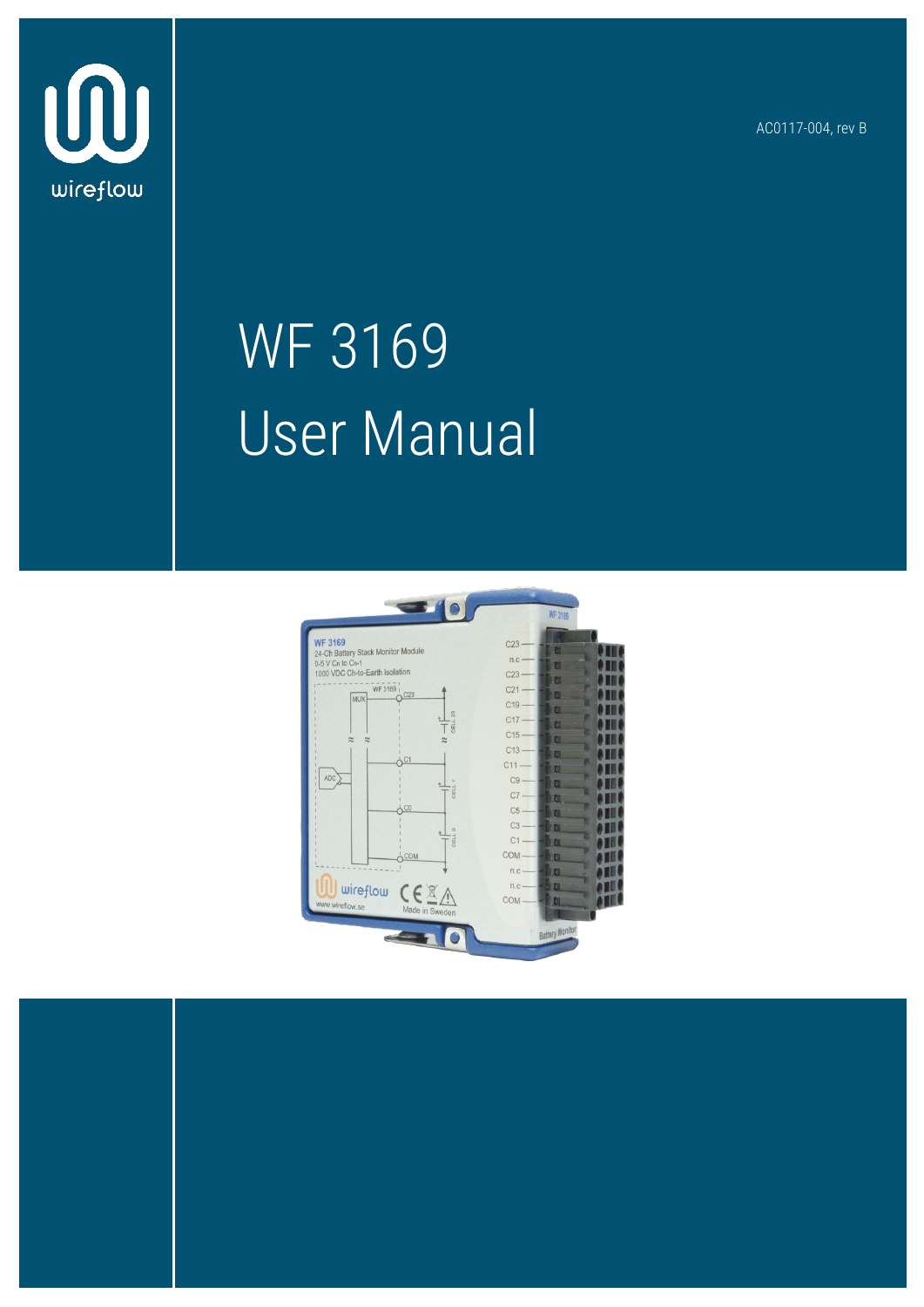

### Contents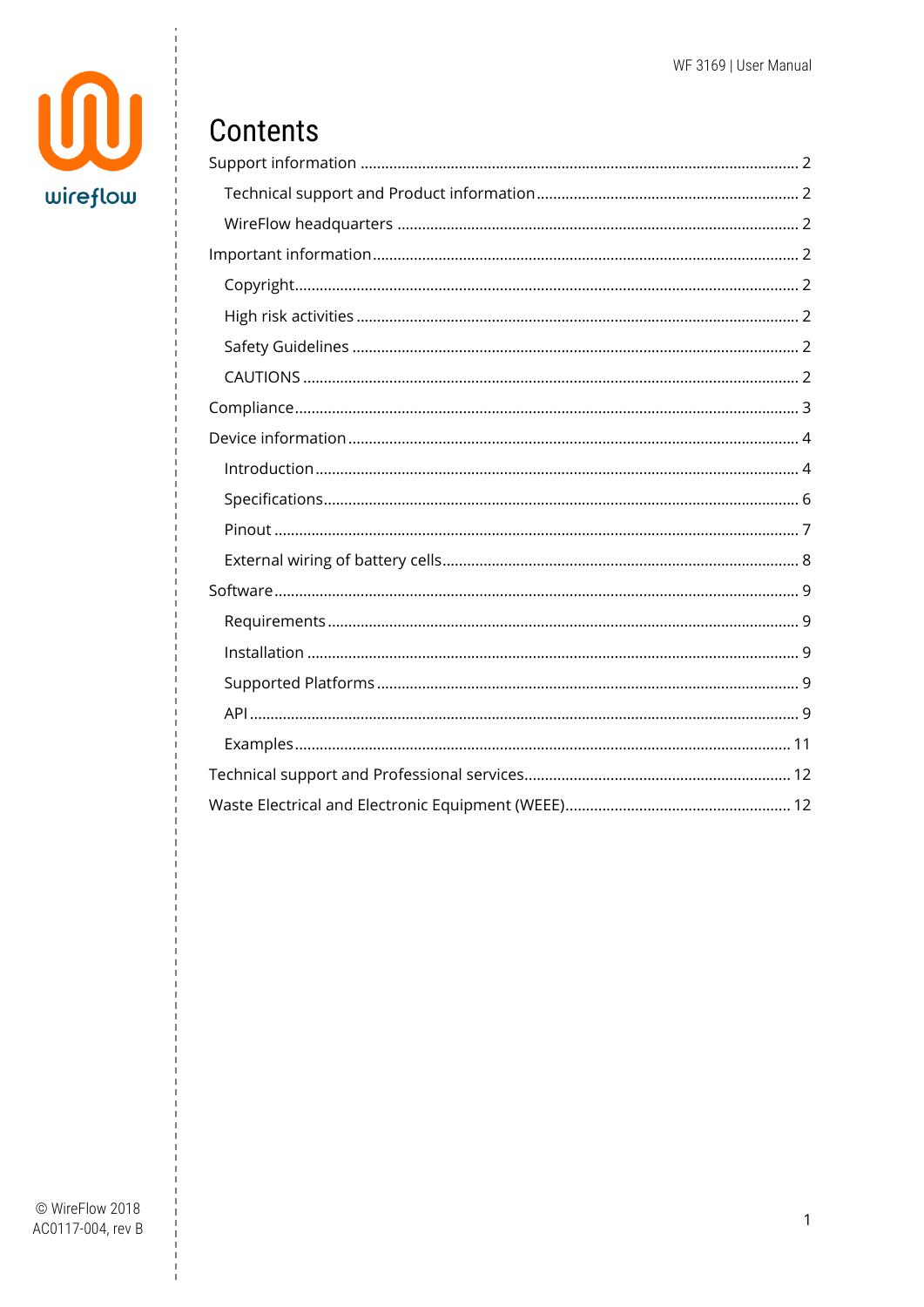

## <span id="page-2-0"></span>Support information

#### <span id="page-2-1"></span>Technical support and Product information

[www.wireflow.se](http://www.wireflow.se/)

#### <span id="page-2-2"></span>WireFlow headquarters

WireFlow AB Theres Svenssons gata 10 SE-417 55 Göteborg

Please see appendix "[Technical support and Professional services](#page-12-0)" for more information.

© WireFlow AB, 2018

## <span id="page-2-3"></span>Important information

#### <span id="page-2-4"></span>Copyright

The WF 3169 module and accompanying software driver is Copyright ©2018, WireFlow AB.

#### <span id="page-2-5"></span>High risk activities

The software and hardware is not designed, manufactured or intended for use or resale as on-line control equipment in hazardous environments requiring fail-safe performance, such as in (but not limited to) the operation of nuclear facilities, aircraft navigation or communication systems, air traffic control, direct life support machines, or weapons systems, in which the failure of the Software could lead directly to death, personal injury, or severe physical or environmental damage ("High Risk Activities"). WireFlow and its suppliers specifically disclaim any express or implied warranty of fitness for High Risk Activities.

#### <span id="page-2-6"></span>Safety Guidelines

Operate the WF 3169 only as described in this manual.



Make sure that installation and wiring is performed by qualified personnel according to the guidelines in this manual.

#### <span id="page-2-7"></span>**CAUTIONS**



Electrostatic discharge (ESD) can damage components. Please wear an ESD wrist strap when handling the module.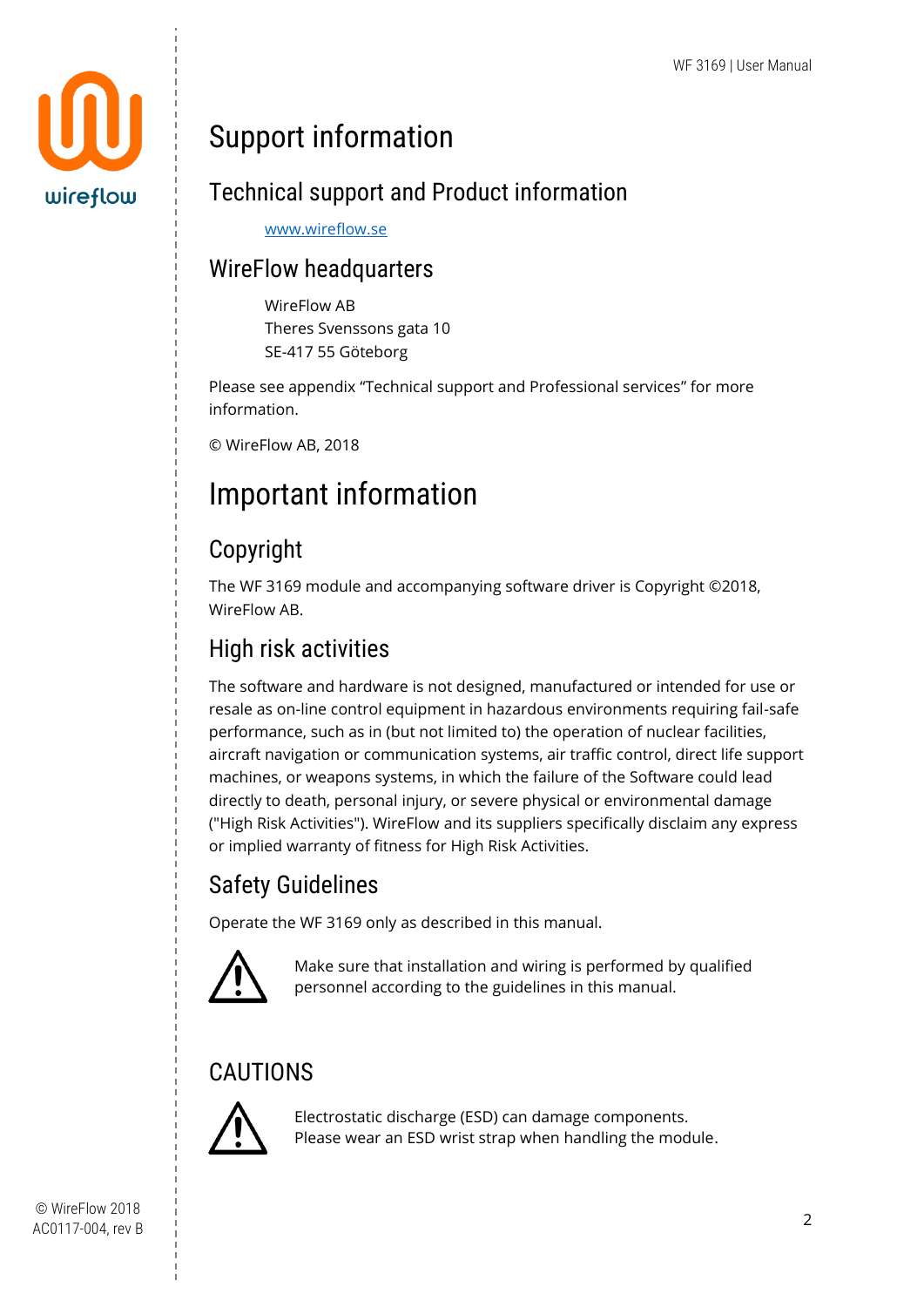

## <span id="page-3-0"></span>Compliance



This product meets the essential requirements of applicable European Directives, as follows:

- 2014/35/EU; Low-Voltage Directive (safety)
- Electromagnetic Compatibility (EMC) Directive 2014/30/EU
- RoHS Directive 2011/65/EU

Please contact WireFlow to get a copy of the Declaration of Conformity for the WF 3169 module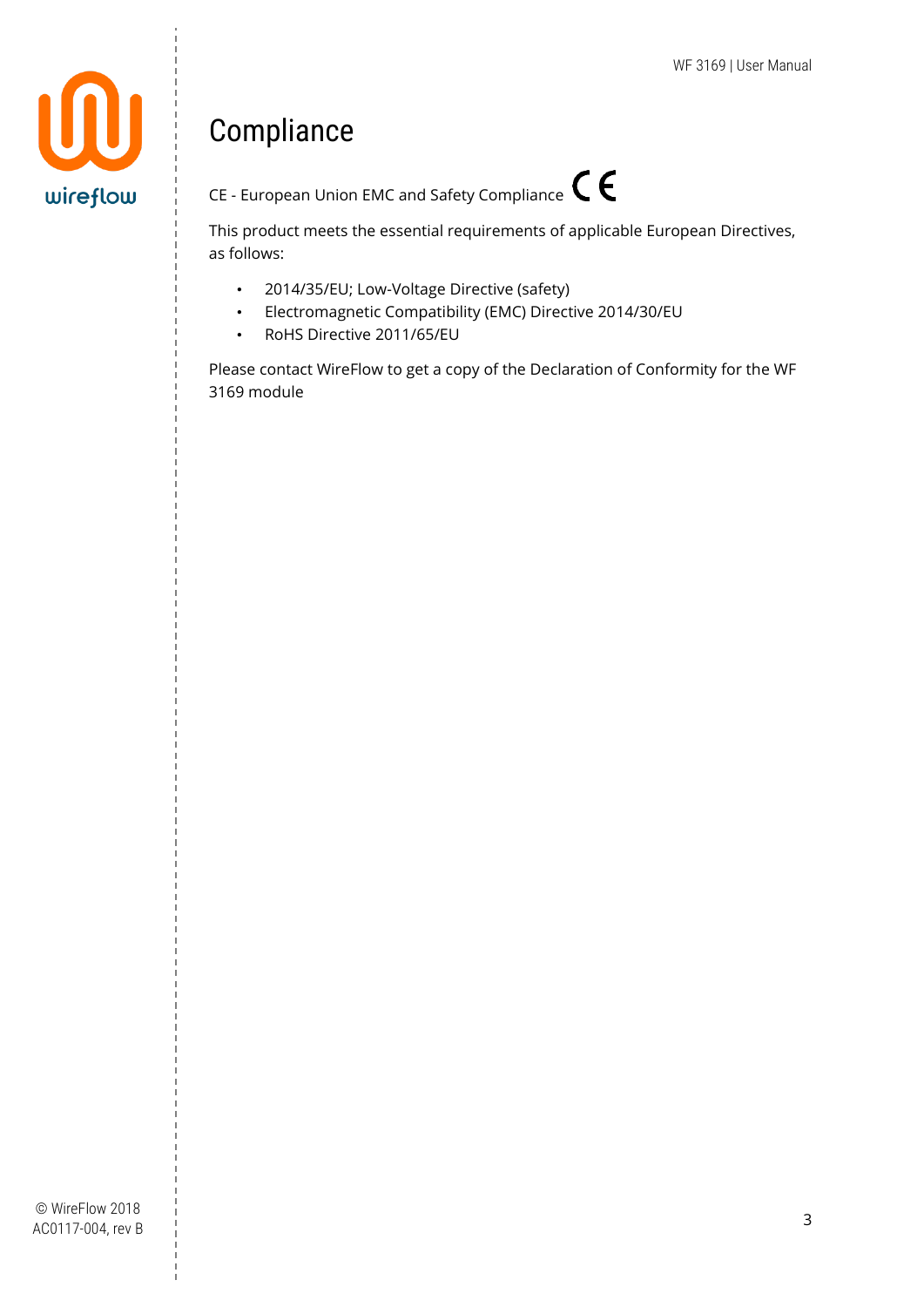

## <span id="page-4-0"></span>Device information

#### <span id="page-4-1"></span>Introduction

The WF 3169 from WireFlow is a 24-channel battery monitoring device that includes an ADC and a high voltage input multiplexer. The module can measure up to 24 series-connected cells with a voltage up to 5V per cell.

The module is designed for the CompactRIO platform from National Instruments.

The module measurement circuitry is galvanically isolated from the other modules in the system and provides up to 1000 VDC channel-to-earth rated working voltage, making the module ideal for accurately monitoring large battery stacks. By using several WF 3169 modules connected in series it is possible to monitor every cell in a long string of series-connected cells.

The challenge of measuring a battery stack is that the "voltmeter" used to measure the voltage over each cell must withstand a high "common mode" voltage relative the ground of the series connected battery stack. Also, the multiplexer that is used to move the voltmeter between the cells must withstand this high common mode voltage.



*Figure 1 – Voltmeter on multiple cells*

The minus pole of the bottom cell should always be connected to the chassis ground of the compact RIO chassis. Please note that the COM pin on the WF 3169 is isolated from chassis ground. So, by connecting the lowest battery to chassis ground you will also connect the COM pin of the WF 3169 to chassis ground.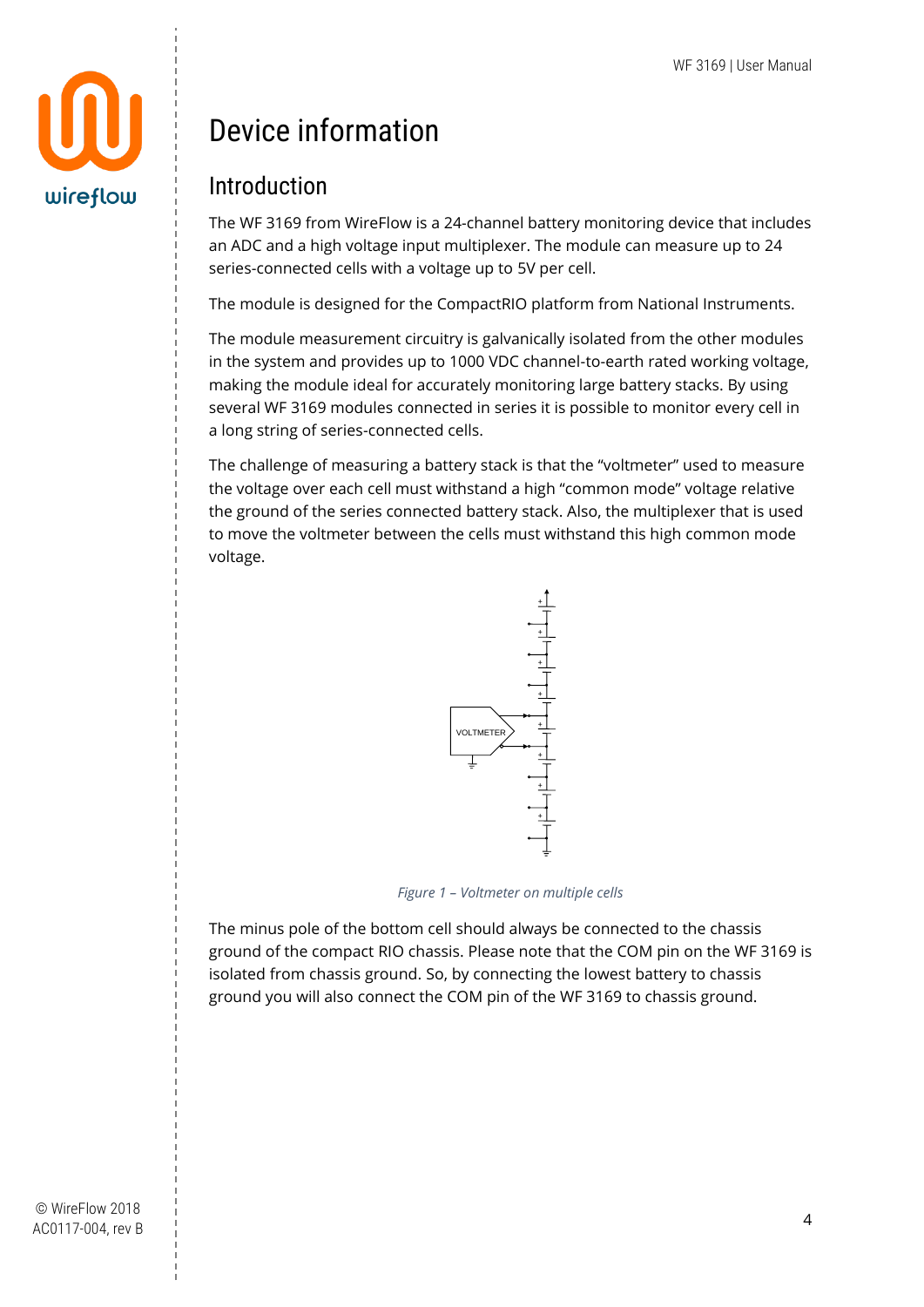

It is possible to measure on more than 24 cells by using several WF 3169 modules connected in series. As always, the minus pole of the bottom cell should be connected to the chassis ground of the compact RIO chassis. By doing this you will connect the COM of the first WF 3169 to chassis ground.

The minus pole of the 25th cell (no 24) shall be connected to COM on the second WF 3169 and also to C23 of the first WF 3169. The illustration below shows an example where three WF 3169 are used to measure on 49 cells, (Cell0..Cell48). Cell49..Cell71 are unused.



*Figure 2 - Using multiple WF 3169*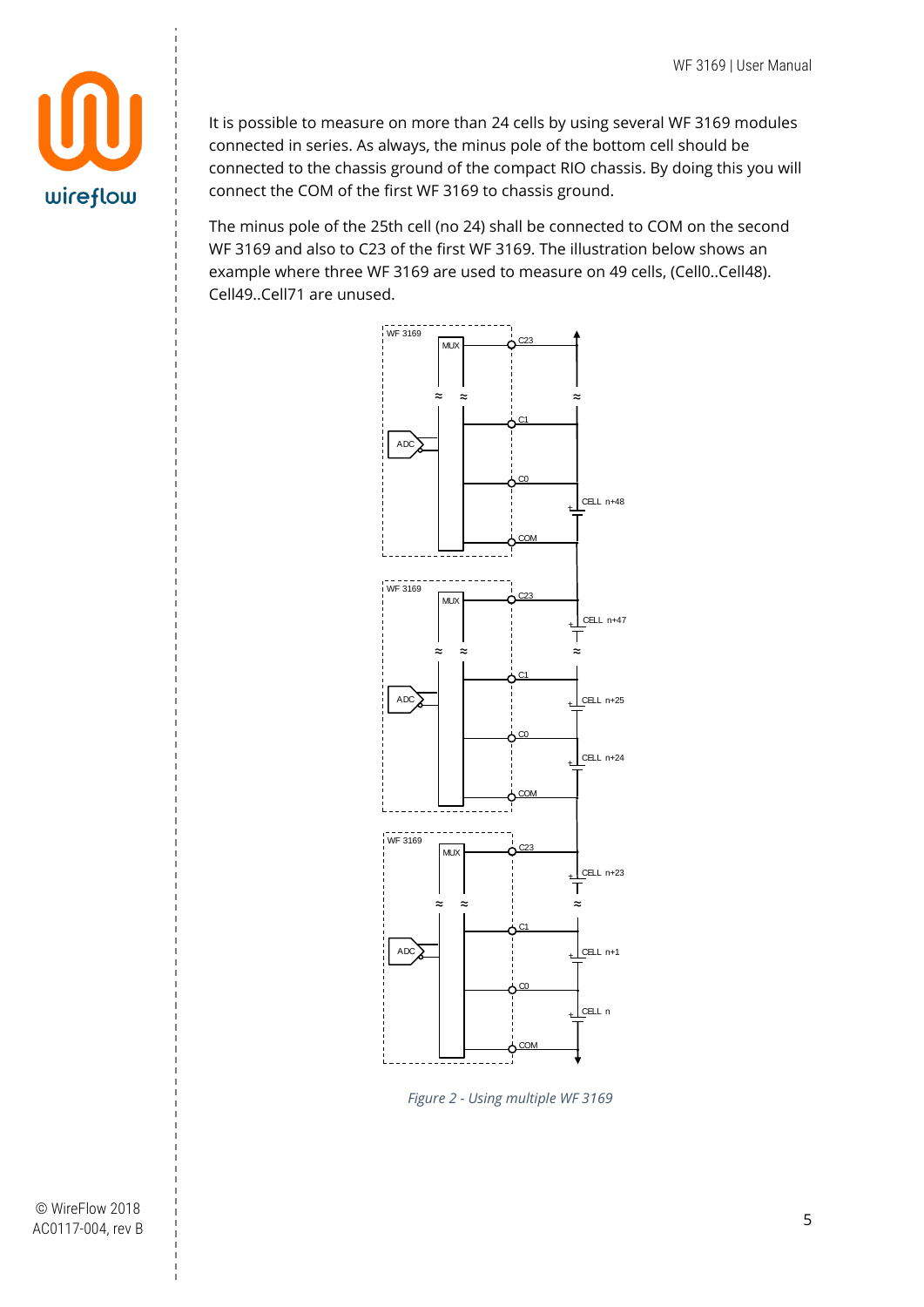

#### <span id="page-6-0"></span>Specifications

| <b>Analog Input Characteristics</b>                  |                                                                  |
|------------------------------------------------------|------------------------------------------------------------------|
| Number of channels                                   | 24                                                               |
| Maximum voltage C <sub>n</sub> to C <sub>n-1</sub>   | $-0.3$ to 8 V                                                    |
| Maximum voltage C <sub>23</sub> to C <sub>11</sub>   | -0.3 to 75 V                                                     |
| Maximum voltage C <sub>11</sub> to COM               | $-0.3$ to 75 V                                                   |
| Measurement range C <sub>n</sub> to C <sub>n-1</sub> | 0 to 5 $V$                                                       |
| Measurement resolution                               | 0.1 mV $*$ <sup>1</sup>                                          |
| Measurement error (typical and (max))                | $2V: \pm 0.1 \text{mV}$ (max $\pm 0.8$ )                         |
|                                                      | 3.3V: $\pm 0.2$ mV (max $\pm 1.2$ )                              |
|                                                      | 4.2V: $\pm 0.3$ mV (max $\pm 1.6$ ) <sup><math>*2*3</math></sup> |
| Max sampling rate                                    | 235 Hz                                                           |
| Input leakage current                                | 10 nA typical                                                    |
| Input current when inputs are measured ±2 uA typical |                                                                  |

| <b>Power Requirements</b>      |                |
|--------------------------------|----------------|
| Power consumption from chassis | 580 mW maximum |
| Thermal dissipation            | 580 mW maximum |

| <b>Isolation Voltages (rated working voltage)</b> |             |  |  |  |  |
|---------------------------------------------------|-------------|--|--|--|--|
| Channel-to-channel                                | <b>None</b> |  |  |  |  |
| Channel-to-earth ground, Continuous               | 1000 V      |  |  |  |  |

| <b>Environmental</b>  |                  |
|-----------------------|------------------|
| Operating temperature | -40 °C to 70 °C  |
| Storage temperature   | -40 °C to 85 °C  |
| Pollution             | Degree 2         |
| Maximum altitude      | $2000 \text{ m}$ |
| Indoor / Outdoor      | Indoor use only  |

#### **Calibration**

Calibration Interval **No calibration needed** 

\* <sup>1</sup> ADC readings are scaled from 0.1mV to FXP with 0.061 mV resolution by the LabVIEW driver.

\* <sup>2</sup> Data is for Non-noisy electromagnetic environments

\* <sup>3</sup> Diagram below shows Measurement Error vs Input

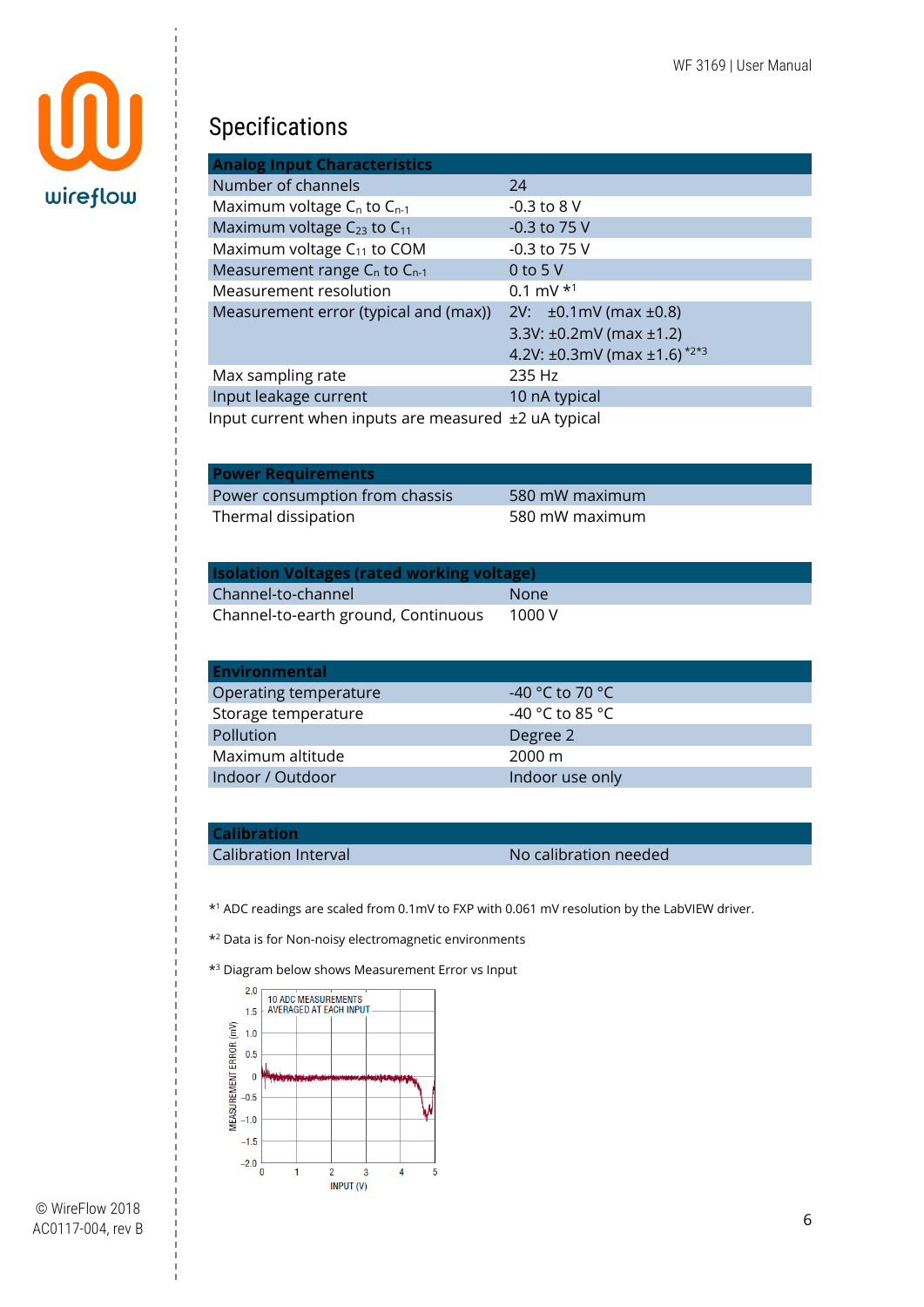

#### <span id="page-7-0"></span>Pinout



*Figure 3 - Pinout on 36 pole spring-terminal*

- COM Common reference connection to isolated ground
- Cx Analog input connections. For battery cells.
- n.c No connections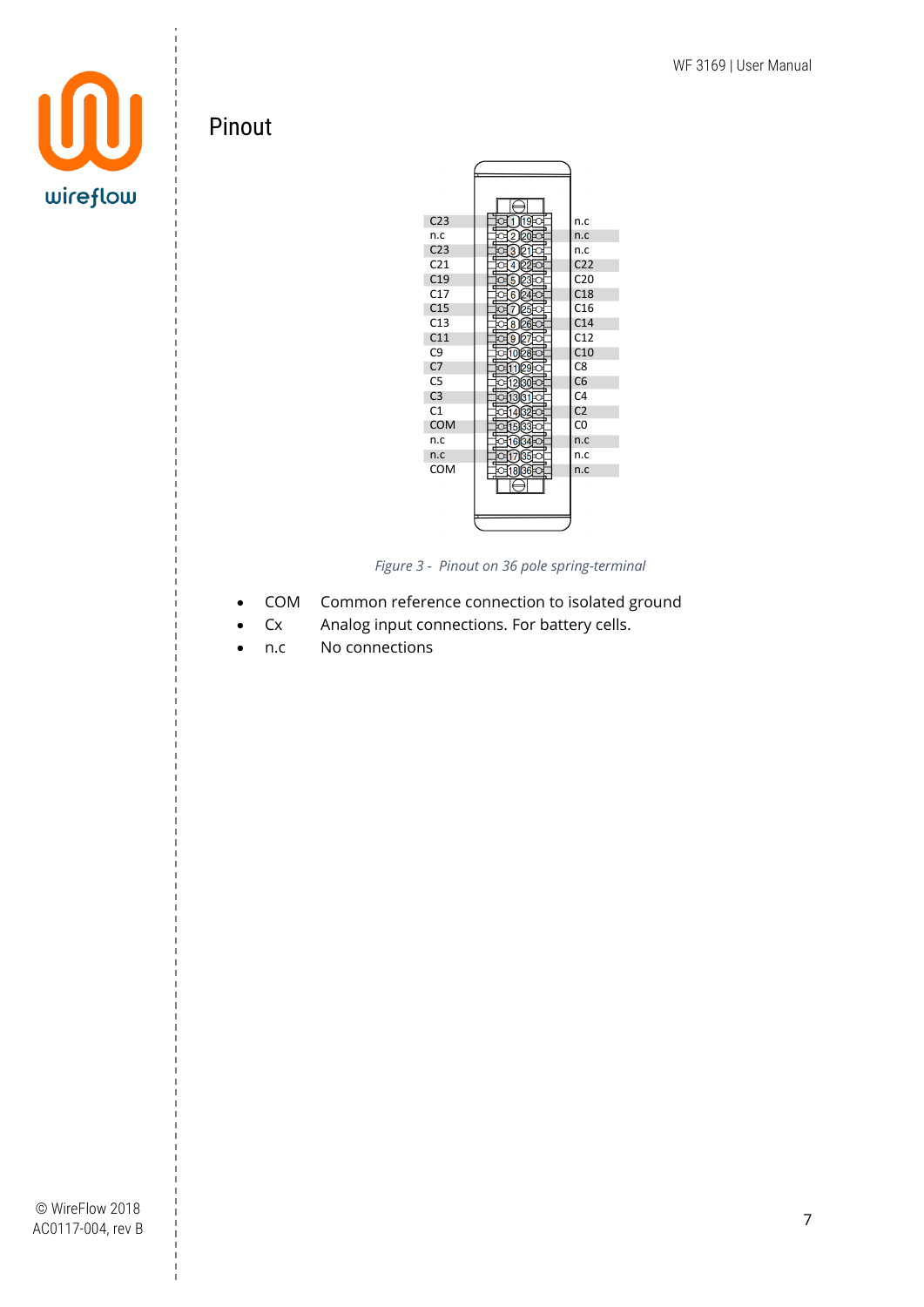# wireflow

#### <span id="page-8-0"></span>External wiring of battery cells

You can connect the battery cells like this:



*Figure 4 - External wiring of battery cells*

If you have more inputs on your WF 3169 module(s) than you have cells, then it is recommended to start adding cells from bottom (COM) and upwards. Leave the top inputs without any cells. The recommendation is to short-circuit the unused Cx inputs where no cells are used.

If no cell is attached to an input then quite high voltages can be measured by the WF3169 module on that input. This is an expected behavior and is caused by the measurement IC that is used inside the WF3169 which will impart a very small current when the ADC takes a measurement. The switched cap design of the ADC is exceptionally accurate, so it won't add any offset error by adding input amplifier sections. Some of the glitch energy may also be coming from the MUX in the IC since there can be residual gate charge between switches that are at different potentials.

So, the conclusion is that the voltages seen on the empty inputs is an expected behavior and will not have any impact on the measurement accuracy when a battery is connected to the input. We recommend making a short-circuit over the unused inputs to minimize the voltages created by these small ADC currents.

The recommendation is also to connect the minus pole of the CELL 0 to chassis ground on the compactRIO. It shall also be connected to the COM connector on the WF 3169.

© WireFlow 2018 AC0117-004, rev B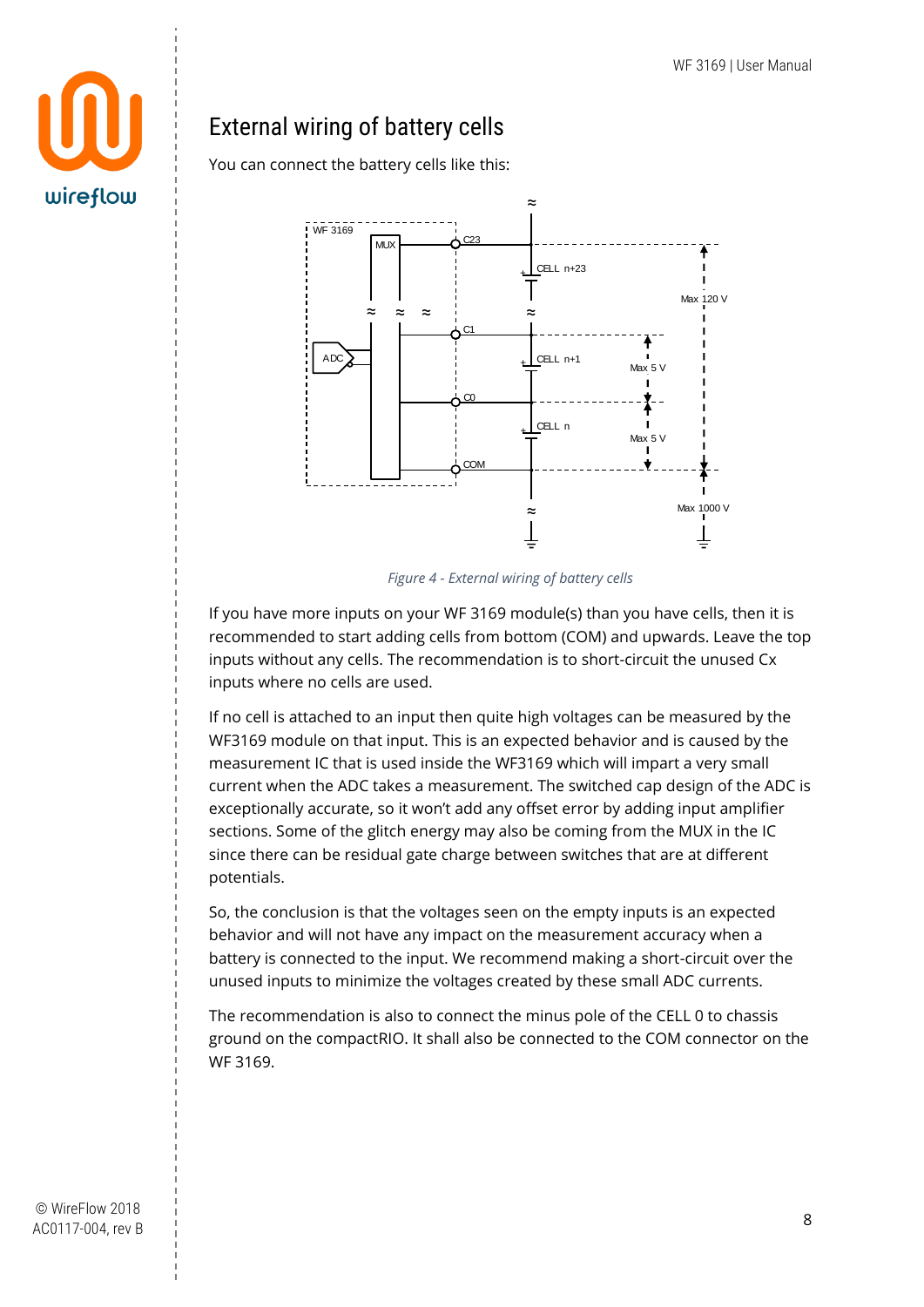

## <span id="page-9-0"></span>Software

The WF 3169 is delivered with a LabVIEW driver to manage the module using FPGA property nodes and IO nodes. This chapter describes the installation, requirements and basic usage.

#### <span id="page-9-1"></span>**Requirements**

- LabVIEW Full (version >= 2017 SPI\*)
- LabVIEW FPGA module
- $NI-RIO$  (version  $>= 17.6$ )
- VIPM 2017 or higher

\* Previous version of this driver (v1.0.0) is available o[n www.wireflow.se](http://www.wireflow.se/) and supports LabVIEW 2014.

*The WF 3169 driver currently requires the LabVIEW FPGA toolkit. The software for the WF 3169 is delivered as a VIPM packet (\*.vip) and requires the free version of VI Package Manager (VIPM) to be installed (available at jki.net or from ni.com).*

#### <span id="page-9-2"></span>Installation

The easiest way to install/update the WF 3169 software is (when VIPM is already installed);

- 1. Double click the \*.vip package
- 2. Follow the instructions in VIPM to select LabVIEW version where to install the driver
- 3. Restart LabVIEW

Once installed the necessary files should be installed in the LabVIEW application folders, see the API section for details.

#### <span id="page-9-3"></span>Supported Platforms

The WF 3169 module can be used in any C Series chassis, with LabVIEW FPGA programming enabled. This currently excludes the CompactDAQ series of chassis, but includes cRIO, EtherCAT and FPGA expansion chassis.

#### <span id="page-9-4"></span>API

Once the WF 3169 module has been added to the project the module can be controlled using property nodes and I/O nodes. The property nodes return information about the current firmware, the information returned is;

- $\sim$  Mod1  $\frac{\text{Module ID}}{\text{I}}$  This is the identification number of the WF 3169 module  $\rightarrow$  Mod1
- **Serial Number** Serial number of the module  $\sim$  Mod1
- **Vendor ID** Vendor identification number (in this case WireFlow)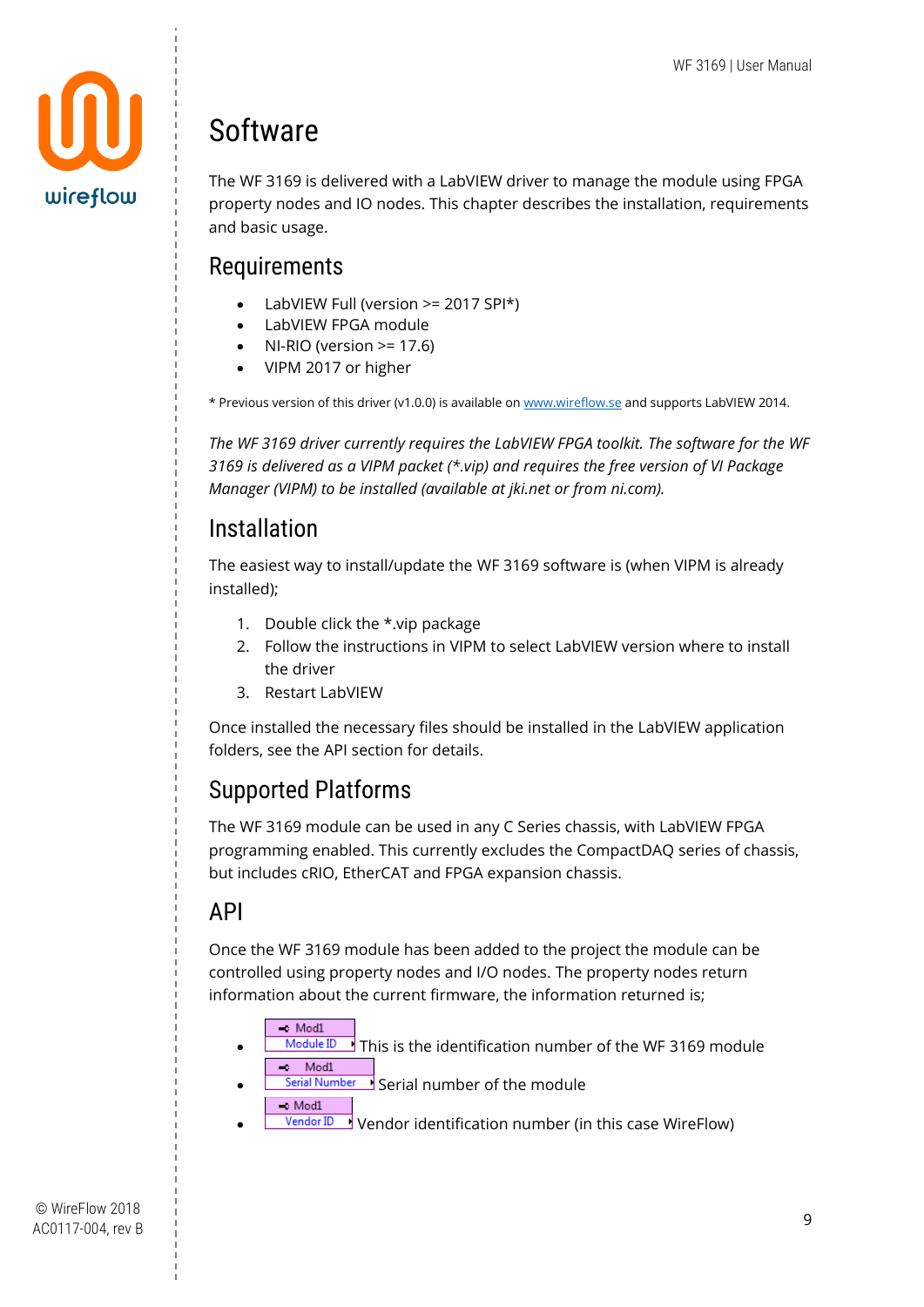

Voltage is read from the cells using IO nodes. The WF 3169 provides 24 IO nodes for reading the voltage from each individual cell. IO node AI0..AI23 corresponds to Cell0..Cell23. The voltage reading is only performed during IO node execution.

| <sup>D</sup> Mod <sub>1</sub> /AI0 -                | <b>FXP</b> Mod1/AI0 |
|-----------------------------------------------------|---------------------|
| <sup>D</sup> Mod <sub>1</sub> /AI1                  | <b>FXP</b> Mod1/AI1 |
| $\sqrt{\frac{D_{\text{A}}}{D_{\text{A}}}}$ Mod1/AI2 | <b>FXP</b> Mod1/AI2 |
| $\boxed{\text{b} \text{m}$ Mod1/AI3                 | <b>FXP</b> Mod1/AI3 |
| $\sqrt{\frac{D_{\text{A}}}{D_{\text{A}}}}$ Mod1/AI4 | <b>FXP</b> Mod1/AI4 |
| $\sim$ Mod1/AI5                                     | FXP Mod1/AI5        |
| $\sim$ Mod1/AI6                                     | <b>FXP</b> Mod1/AI6 |
| $\sim$ Mod1/AI7                                     | <b>FXP</b> Mod1/AI7 |

*Figure 5 – IO node reading the voltages from Cell0..Cell7*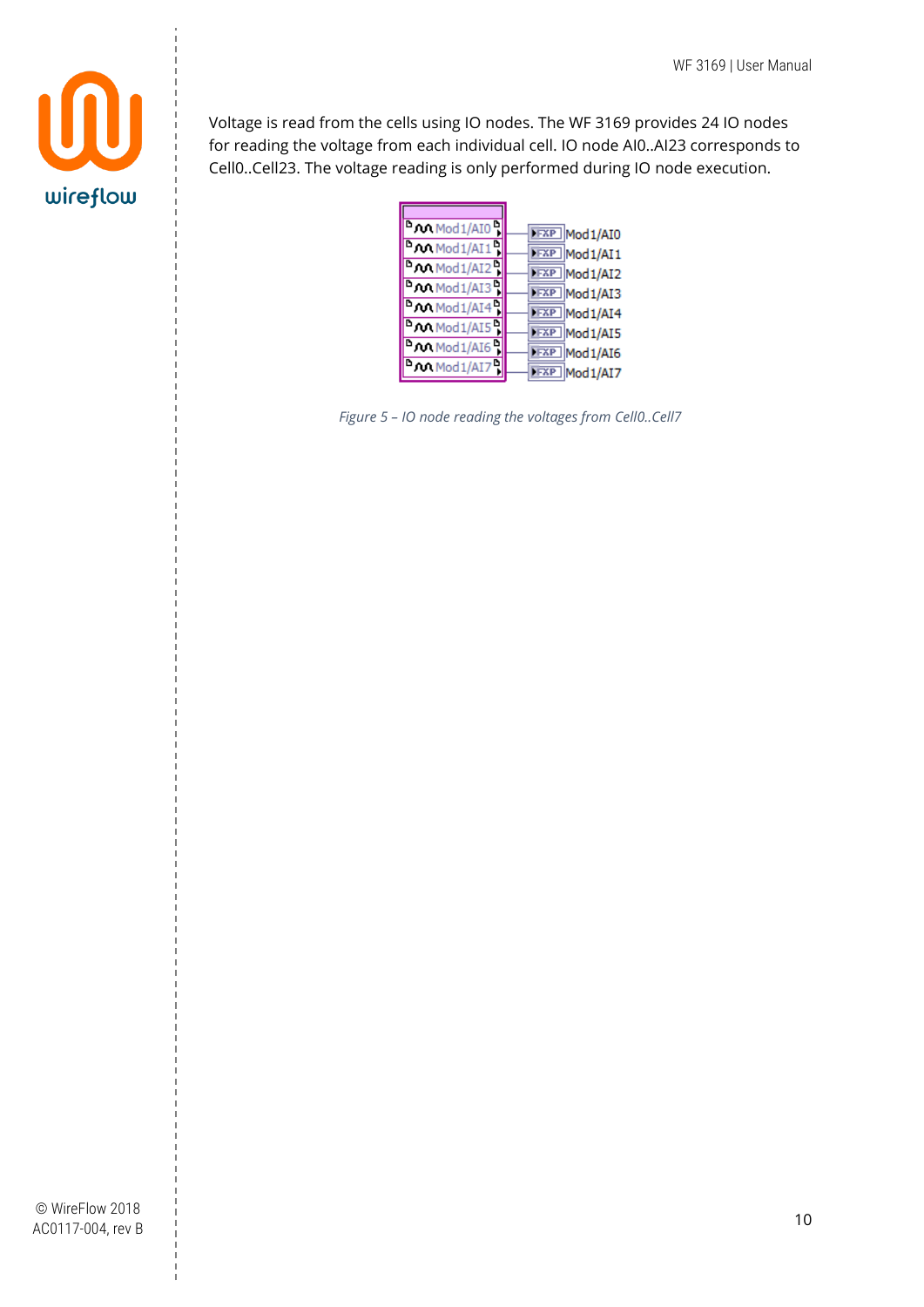

#### <span id="page-11-0"></span>Examples

The shipping example demonstrate the basic usage of the API driver methods. To find the example, open LabVIEW example finder and search for the WF 3169.

|                      |                                                                                                                                                                                                                                                                                               |                                                  | <b>b.</b> WF3169 24-cell continuous measurement vi on WF3169 Example.lvproj/FPGA Target <sup>#</sup> |  |             | $ \Box$ $\times$  |  |  |
|----------------------|-----------------------------------------------------------------------------------------------------------------------------------------------------------------------------------------------------------------------------------------------------------------------------------------------|--------------------------------------------------|------------------------------------------------------------------------------------------------------|--|-------------|-------------------|--|--|
|                      |                                                                                                                                                                                                                                                                                               | File Edit View Project Operate Tools Window Help |                                                                                                      |  |             | WF3169<br>EXAMPLE |  |  |
|                      | <b>Introduction</b>                                                                                                                                                                                                                                                                           |                                                  |                                                                                                      |  |             |                   |  |  |
| cells.               | This example demonstrates how to continuously read cell voltages from 24 battery                                                                                                                                                                                                              |                                                  |                                                                                                      |  |             |                   |  |  |
| <b>Prerequisites</b> |                                                                                                                                                                                                                                                                                               |                                                  |                                                                                                      |  |             |                   |  |  |
|                      |                                                                                                                                                                                                                                                                                               |                                                  |                                                                                                      |  | <b>STOP</b> |                   |  |  |
|                      |                                                                                                                                                                                                                                                                                               |                                                  |                                                                                                      |  |             |                   |  |  |
|                      |                                                                                                                                                                                                                                                                                               |                                                  |                                                                                                      |  |             |                   |  |  |
|                      |                                                                                                                                                                                                                                                                                               |                                                  |                                                                                                      |  |             |                   |  |  |
|                      |                                                                                                                                                                                                                                                                                               |                                                  |                                                                                                      |  |             |                   |  |  |
|                      |                                                                                                                                                                                                                                                                                               |                                                  |                                                                                                      |  |             |                   |  |  |
|                      |                                                                                                                                                                                                                                                                                               |                                                  |                                                                                                      |  |             |                   |  |  |
|                      |                                                                                                                                                                                                                                                                                               |                                                  |                                                                                                      |  |             |                   |  |  |
|                      |                                                                                                                                                                                                                                                                                               |                                                  |                                                                                                      |  |             |                   |  |  |
|                      | ହା<br>$\rightarrow$ $\otimes$ $\circ$<br>$Mod1/AI8$ 0<br>Mod1/AI16 0<br>$Mod1/AI9$ 0<br>Mod1/AI17 0<br>Mod1/AI10 0<br>$Mod1/AI18$ 0<br>$Mod1/AI11$ 0<br>Mod1/AI19 0<br>Mod1/AI12 0<br>Mod1/AI20 0<br>Mod1/AI13 0<br>Mod1/AI21 0<br>$Mod1/AI14$ 0<br>Mod1/AI22 0<br>Mod1/AI15 0<br>Mod1/AI23 0 |                                                  |                                                                                                      |  |             |                   |  |  |
|                      | - Connect 1-24 battery cells to the module.<br>See connection instructions in the user's manual (Help->WireFlow)<br>Mod1/AI0 0<br>Mod1/AI1 0<br>$Mod1/AI2$ 0<br>$Mod1/AI3$ 0<br>$Mod1/AI4$ 0<br>$Mod1/AI5$ 0<br>$Mod1/AI6$ 0<br>Mod1/AI7 0<br>WF3169 Example.lvproj/FPGA Target               |                                                  |                                                                                                      |  |             |                   |  |  |
|                      |                                                                                                                                                                                                                                                                                               |                                                  |                                                                                                      |  |             |                   |  |  |



|      |                |       |                                                                                                             |                                   | <b>b.</b> WF3169 24-cell continuous measurement.vi Block D |       | $   \Box   \times  $ |
|------|----------------|-------|-------------------------------------------------------------------------------------------------------------|-----------------------------------|------------------------------------------------------------|-------|----------------------|
| File | Edit           |       |                                                                                                             |                                   | View Project Operate Tools Window Help                     |       | WF3169<br>EXAMPLE    |
|      |                | ∻ା⊗∥⊜ |                                                                                                             |                                   |                                                            |       | Ø                    |
|      |                |       |                                                                                                             |                                   |                                                            |       |                      |
|      |                |       |                                                                                                             |                                   |                                                            |       |                      |
|      |                |       | Read cell voltages                                                                                          |                                   |                                                            |       |                      |
|      |                |       | <b>BOO</b> Mod <sub>1/AI0</sub>                                                                             | Ŗ                                 |                                                            |       |                      |
|      |                |       | <b>BOO</b> Mod1/AI1                                                                                         | Ŗ                                 | <b>NFXP Mod1/AI0</b>                                       |       |                      |
|      |                |       | <b>BOO</b> Mod1/AI2                                                                                         | D                                 | <b>NFXP</b> Mod1/AI1                                       |       |                      |
|      |                |       | no Mod1/AI3                                                                                                 |                                   | <b>NFXP</b> Mod1/AI2                                       |       |                      |
|      |                |       | n Mod1/AI4                                                                                                  |                                   | <b>NEXP Mod1/AI3</b><br><b>NEXP Mod1/AI4</b>               |       |                      |
|      |                |       | $^{\text{D}}$ Mod <sub>1</sub> /AI5 $^{\text{D}}$                                                           |                                   | <b>NEXP Mod1/AI5</b>                                       |       |                      |
|      |                |       | <b>DOO</b> Mod1/AI6                                                                                         |                                   | <b>NEXP Mod1/AI6</b>                                       |       |                      |
|      |                |       | n Mod1/AI7                                                                                                  |                                   | <b>NEXP Mod1/AI7</b>                                       |       |                      |
|      |                |       | no Mod1/AI8                                                                                                 |                                   | <b>NEXP Mod1/AI8</b>                                       |       |                      |
|      |                |       | no Mod1/AI9                                                                                                 |                                   | <b>NFXP Mod1/AI9</b>                                       |       |                      |
|      |                |       | $\frac{D_{\text{A}}\left(\frac{1}{2}\right)}{D_{\text{A}}\left(\frac{1}{2}\right)\left(\frac{1}{2}\right)}$ |                                   | <b>NFXP</b> Mod 1/AI 10                                    |       |                      |
|      |                |       | <b>DO Mod1/AI11</b>                                                                                         |                                   | <b>NFXP</b> Mod1/AI11                                      |       |                      |
|      |                |       | <sup>B</sup> MMod <sub>1</sub> /AI <sub>12</sub> <sup>B</sup>                                               |                                   | <b>NFXP</b> Mod1/AI12                                      |       |                      |
|      |                |       | <sup>B</sup> MMod1/AI13 <sup>B</sup>                                                                        |                                   | <b>FEXP Mod 1/AI 13</b>                                    |       |                      |
|      |                |       | <b>DOM</b> Mod1/AI14                                                                                        |                                   | <b>NFXP</b> Mod1/AI14                                      |       |                      |
|      |                |       | <b>DOM</b> Mod1/AI15                                                                                        |                                   | <b>NEXP Mod 1/AI 15</b>                                    |       |                      |
|      |                |       | <b>PAA</b> Mod1/AI16                                                                                        |                                   | <b>NEXP Mod 1/AI 16</b>                                    |       |                      |
|      |                |       | <sup>D</sup> AA Mod1/AI17                                                                                   |                                   | <b>NFXP</b> Mod1/AI17                                      |       |                      |
|      |                |       | <sup>D</sup> AA Mod 1/AI 18<br><b>DAN Mod 1/AI 19</b>                                                       |                                   | <b>NFXP</b> Mod1/AI18                                      |       |                      |
|      |                |       | <b>DOM</b> Mod 1/AI20 <sup>1</sup>                                                                          |                                   | <b>NFXP</b> Mod1/AI19                                      |       |                      |
|      |                |       | <sup>h</sup> MM Mod1/AI21                                                                                   |                                   | <b>NFXP</b> Mod1/AI20                                      |       |                      |
|      |                |       | <b>DOM</b> Mod 1/AI22                                                                                       |                                   | <b>NFXP</b> Mod1/AI21                                      |       |                      |
|      |                |       | <b>DOM</b> Mod 1/AI23                                                                                       |                                   | <b>NFXP</b> Mod1/AI22<br><b>NEXP Mod 1/AI23</b>            |       |                      |
|      |                |       |                                                                                                             |                                   |                                                            | stop  |                      |
|      | $\blacksquare$ |       |                                                                                                             |                                   |                                                            | TF I. |                      |
|      |                |       |                                                                                                             |                                   |                                                            |       |                      |
|      |                |       |                                                                                                             |                                   |                                                            |       |                      |
|      |                |       |                                                                                                             | WF3169 Example.lvproj/FPGA Target |                                                            |       | ▶                    |

*Figure 7 – 24-cell continuous measurement block diagram*